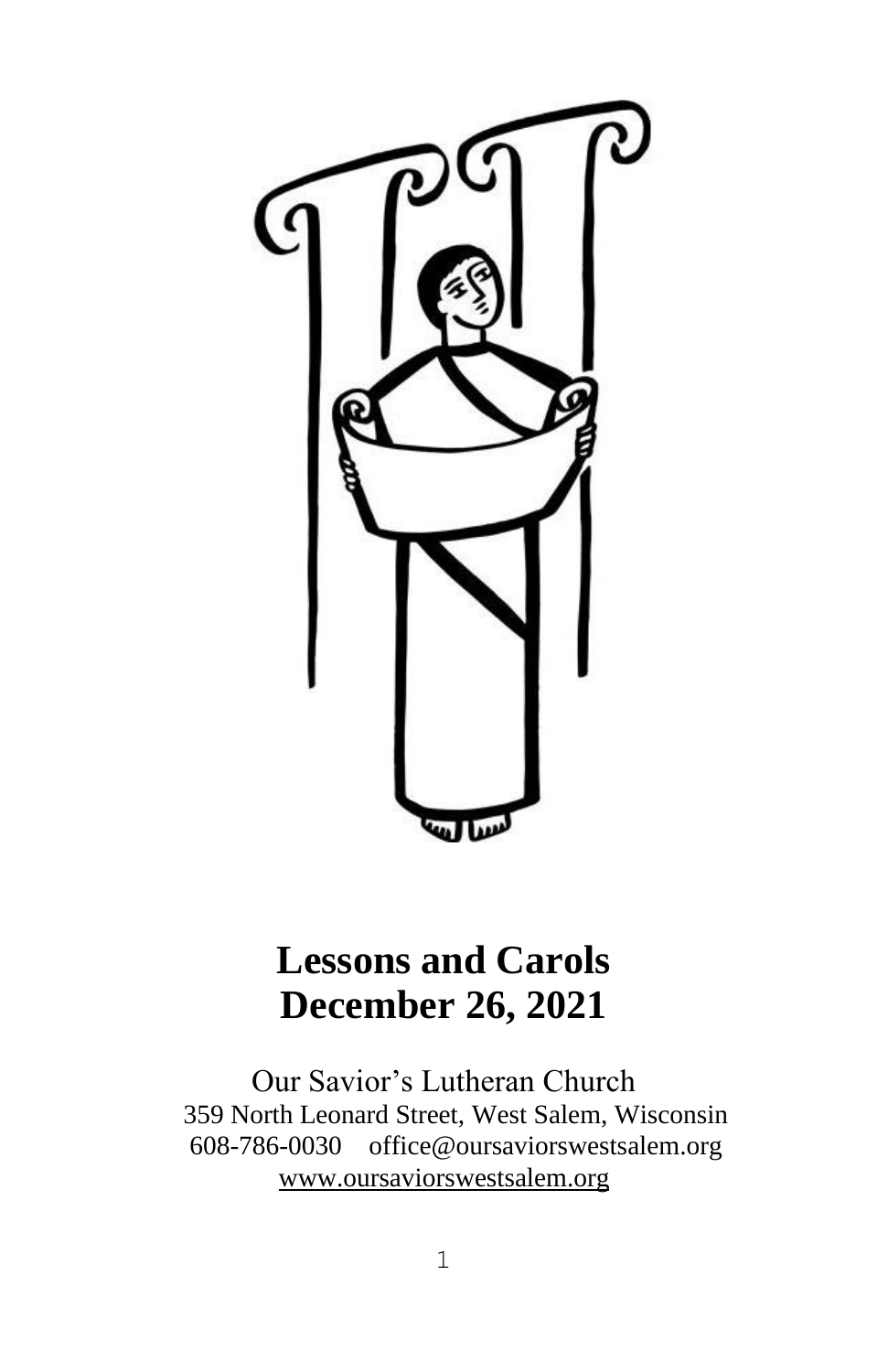

# **WELCOME TO WORSHIP!**

We extend a special **welcome** to those who are our guests. May God bless this time of worship for you as

we are blessed by your presence. If you have no church home we invite you to join with us and consider Our Savior's as your church home. If you are not baptized and would like to talk about baptism as part of your faith journey, please speak with one of the pastors.

**NO SUNDAY SCHOOL** on December 26 or January 2.

**REMEMBER**, contributions to be credited to 2021 need to be at the church office by noon on December 31. Our thanks to all who have supported the life and ministry of Our Savior's in the past year with time, talent, and treasure. May God continue to bless our ministry together in Christ's name in the coming year.

**OFFERING:** No offering is collected during our worship this day; however, we do welcome your support of our ministries and thank you for your gifts. Together we make a difference in the lives of others. Offering plates are available as you leave the sanctuary. For online giving go to the church website: oursaviorswestsalem.org/giving. Or text 608-471- 7267.

**WE THANK** Wendy Amundson, Director of Youth Ministry, for leading us in worship today while Pastor Jon and Pastor Jean are on vacation this week.

**WE THANK** LaCrosse Area Synod Bishop Felix Malpica for providing the sermon that many throughout our synod will hear this day.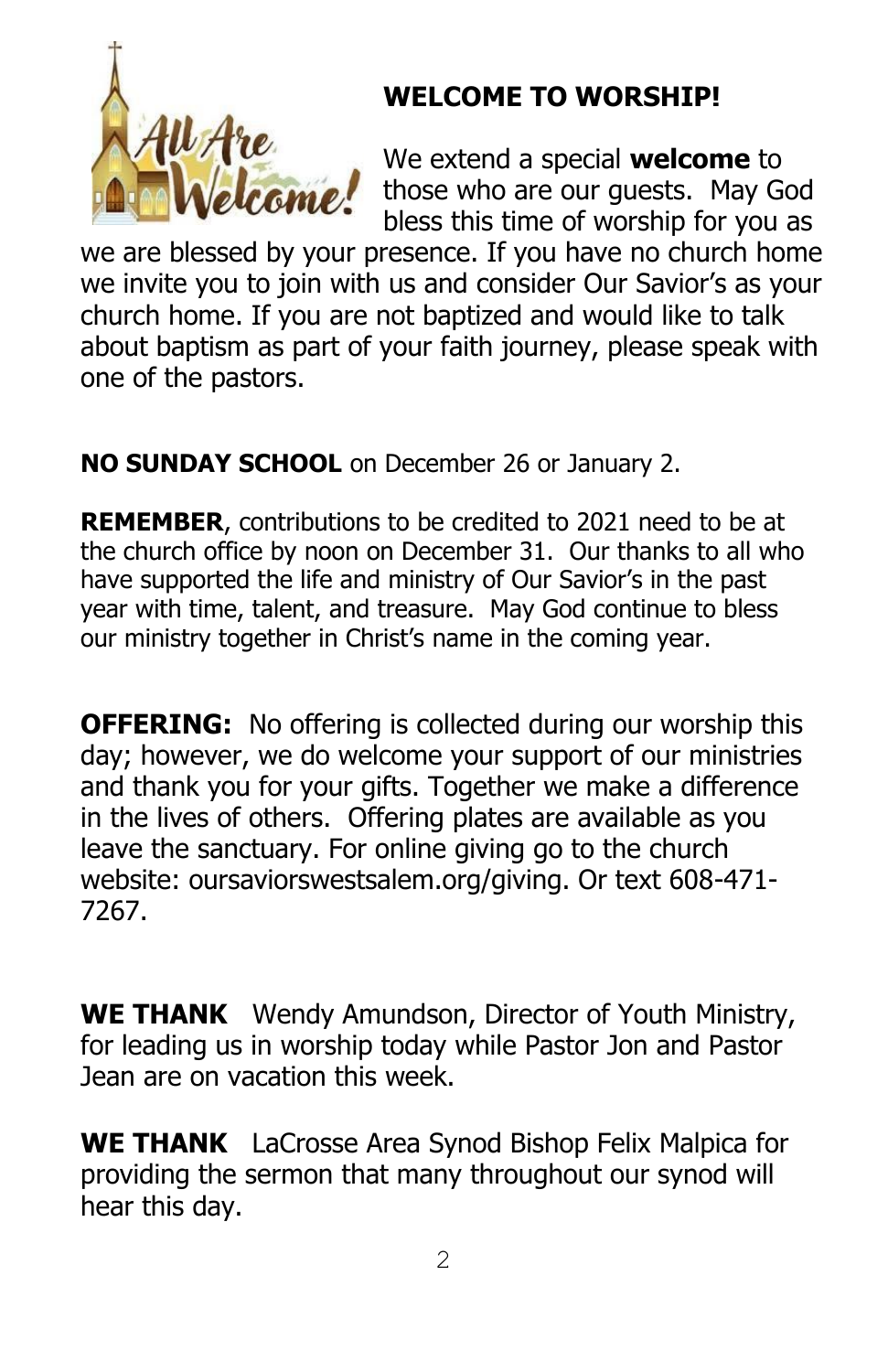# Order of Worship

\*Please stand as you are able

### WELCOME

\*GREETING

Sing to the Lord a new song; **sing to the Lord, all the earth!**

Sing to the Lord and bless God's name; **tell the good news of salvation from day to day.** 

Declare God's glory among the nations, God's marvelous works among all the peoples.

**For great is the Lord, and greatly to be praised.** 

Let the heavens be glad, and let the earth rejoice. **Let the sea roar, and all that fills it; the world, and those who live in it.** 

Let the whole creation sing for joy at the presence of God, who is coming.

**God is coming indeed, to judge the earth with righteousness, and the peoples with equity and truth. Praise the Lord!** 

### \*PRAYER OF THE DAY

Shine into our hearts the light of your wisdom, O God, and open our minds to the knowledge of your word, that in all things we may think and act according to your good will and may live continually in the light of your Son, Jesus Christ, who lives and reigns with you and the Holy Spirit, one God, now and forever. **Amen.**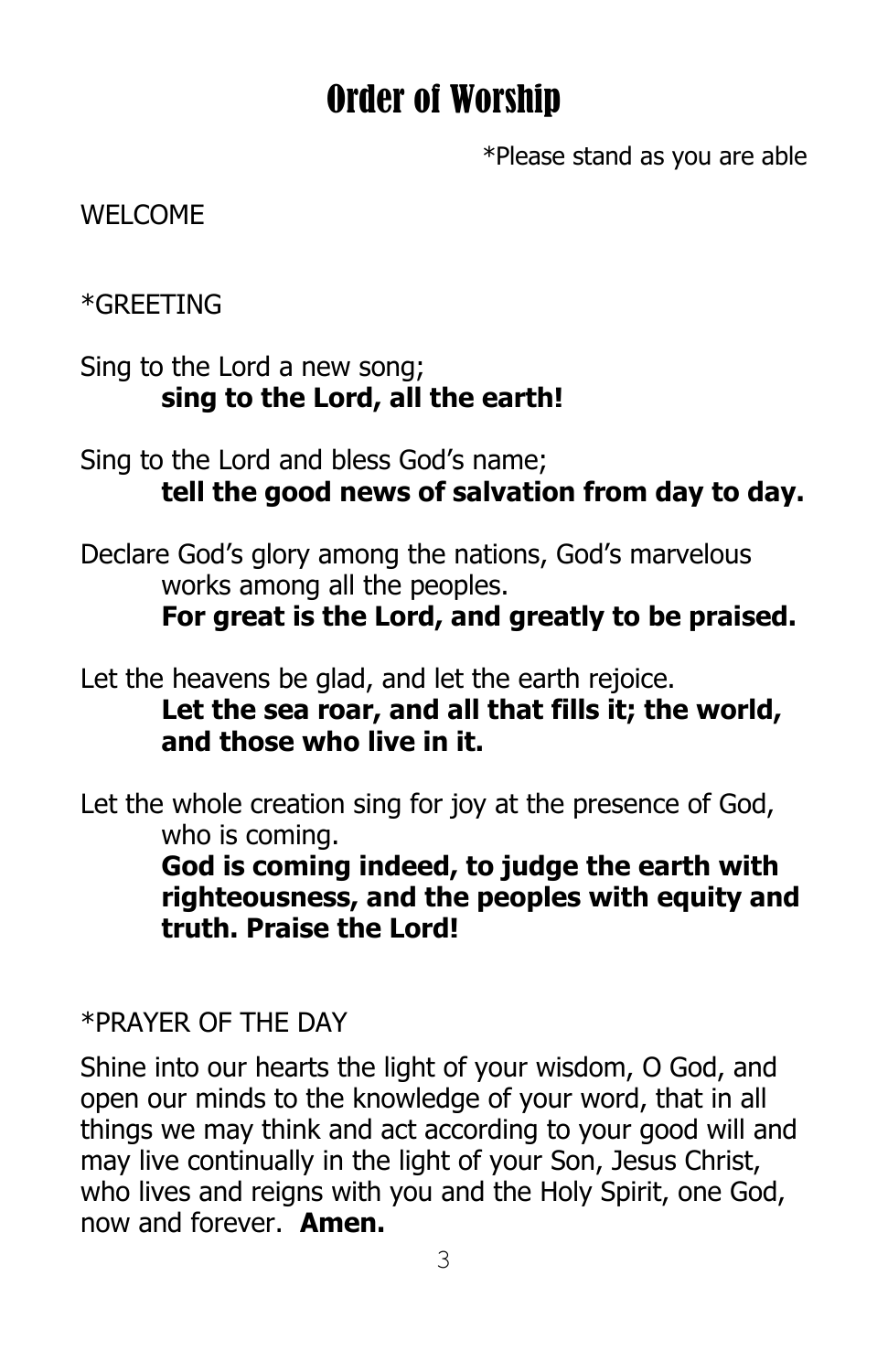#### FIRST LESSON Isaiah 9:2, 6-7

The people who walk in darkness receive the promise of the Messiah

CAROL "It Came Upon a Midnight Clear" It came  $up$  -  $on$ the mid-night clear, that glo-rious song of old,  $\mathbf{1}$  $\overline{2}$ Still through the clo - ven skies they come with peace-ful wings un - furled, 3 And you, be - neath life's crush-ing load, whose forms are bend-ing low, 4 For lo! The days are has-t'ning on, by proph-ets seen of old, from an - gels bend - ing near the earth to touch their harps of gold: and still their heav'n-ly mu - sic floats o'er all the wea - ry<br>who toil a - long the climb-ing way with pain - ful steps and world. slow: when with the ev - er - cir - cling years shall come the time fore - told, "Peace on the earth, good will to all, from heav'n's all - gra - cious king." A - bove its sad and low-ly plains they bend on hov-'ring wing, look now, for glad and gold-en hours come swift - ly on the wing; when peace shall o ver all the earth its an - cient splen-dors fling, The world in sol - emn still-ness lay to hear the an sing. gels and ev - er o'er its ba - bel sounds the bless-ed an - gels sing. the wea-ry road and hear the an - gels rest oh, be - side sing! the world give back the song which now the an and all gels sing.

#### SERMON - Bishop Felix Malpica Luke 2:41-52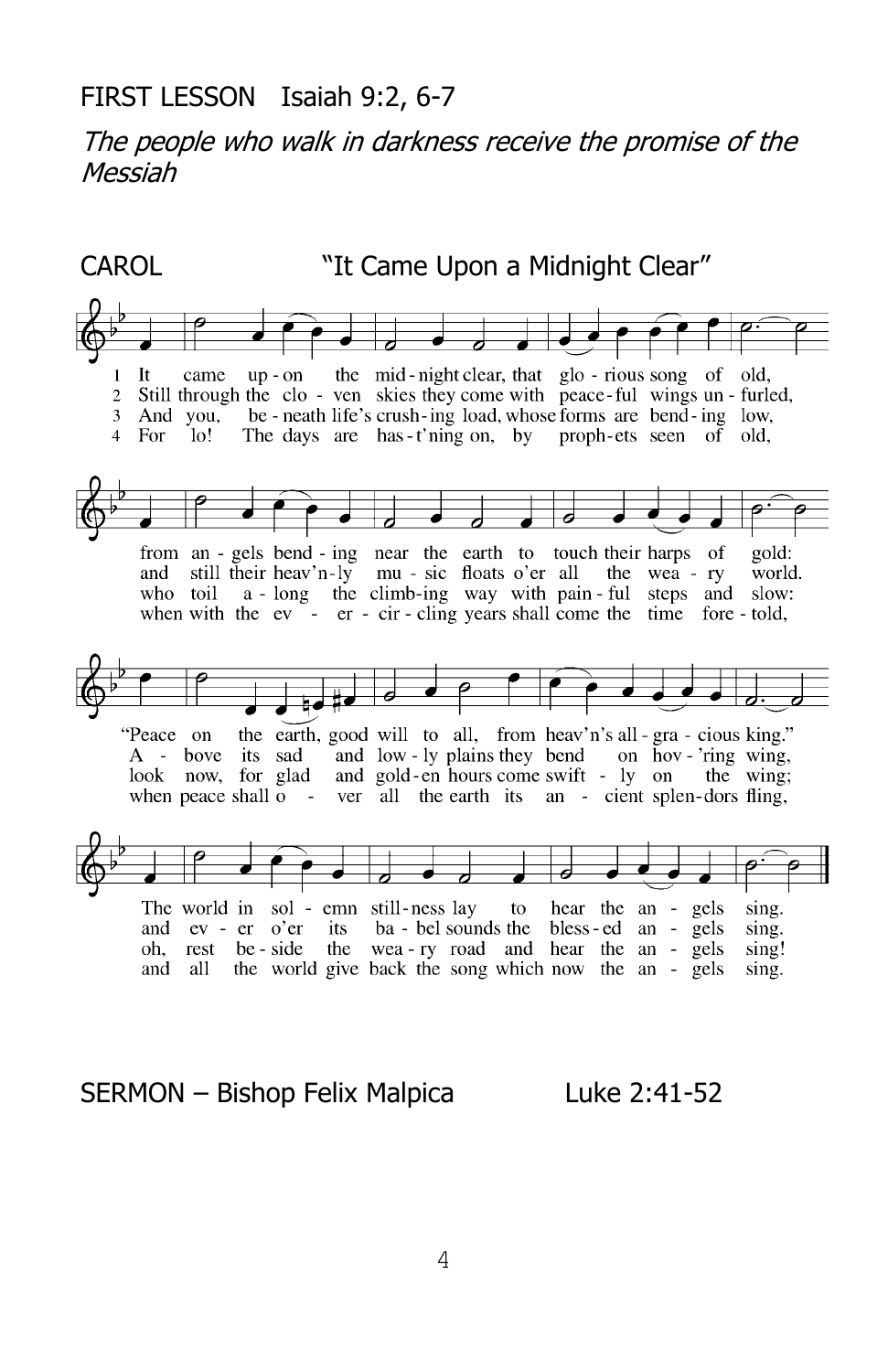### SECOND LESSON Luke 2:1-7

Joseph and Mary travel to Bethlehem, where Mary gives birth to her child

CAROL "Away in a Manger" crib for his bed. lit - tle Lord  $\mathbf{1}$  $A - way$ in a man - ger, no the The cat - the are  $low - ing$ ; the  $\overline{c}$ ba - by a - wakes, but lit - tle Lord 3 Be near me, Lord Je - sus; I ask you to stay close by me for -Je - sus laid down his sweet head; the stars in the bright sky looked Je - sus, no  $\text{cry}$  - ing he makes.  $\mathbf{I}$ love you, Lord Je - sus; look the dear chil - dren in ev - er and love me, - 1 pray. Bless all lit - tle Lord Je - sus a - sleep on the hay.<br>
stay by my cra - dle till morn-ing is nigh.<br>
fit us for heav-en, to live with you there. down where he lay, the down from the sky and stay your ten - der care and fit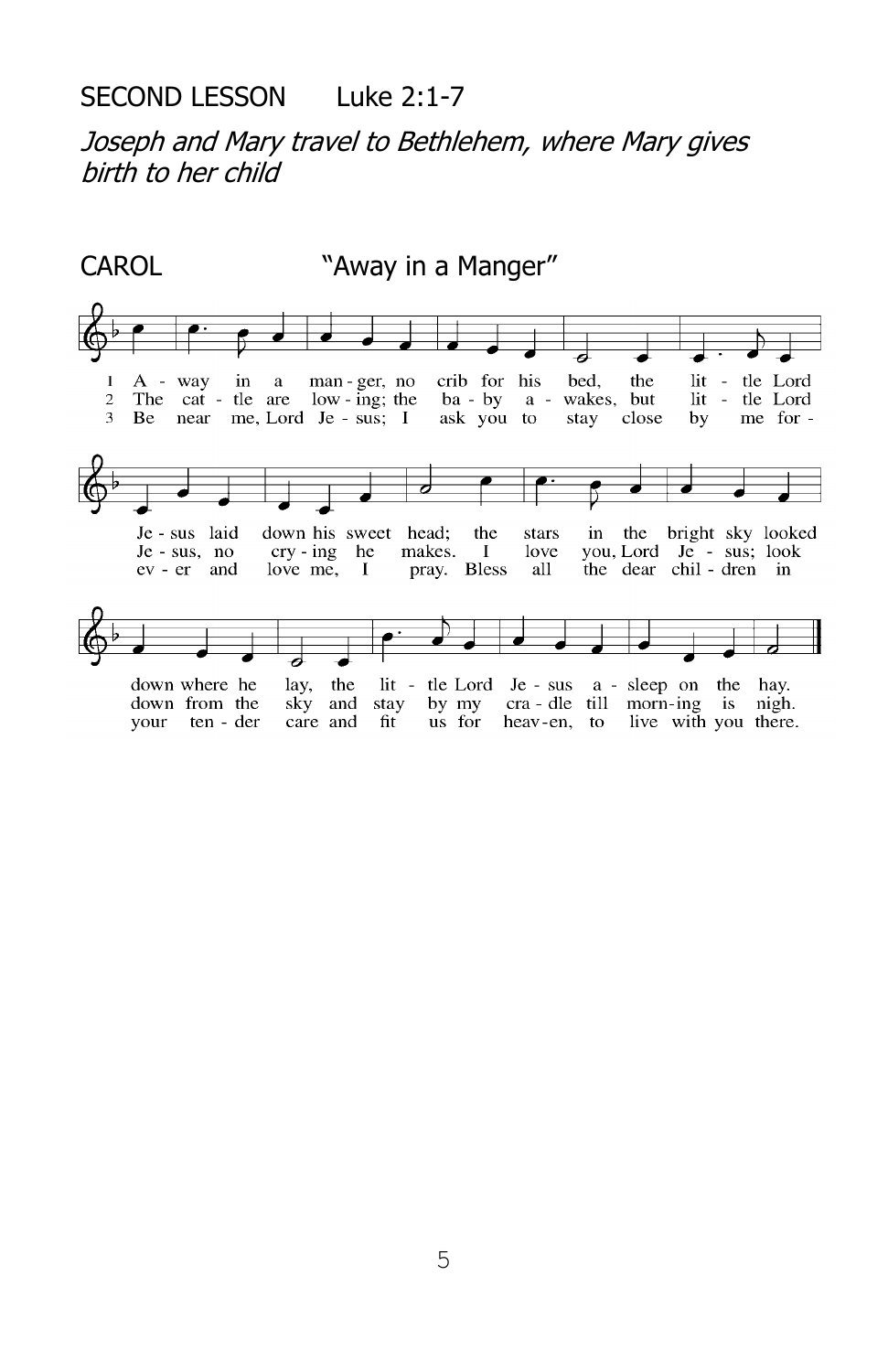### THIRD LESSON Luke 2:8-16

Angels appear to shepherds in the fields and announce the birth of the Messiah

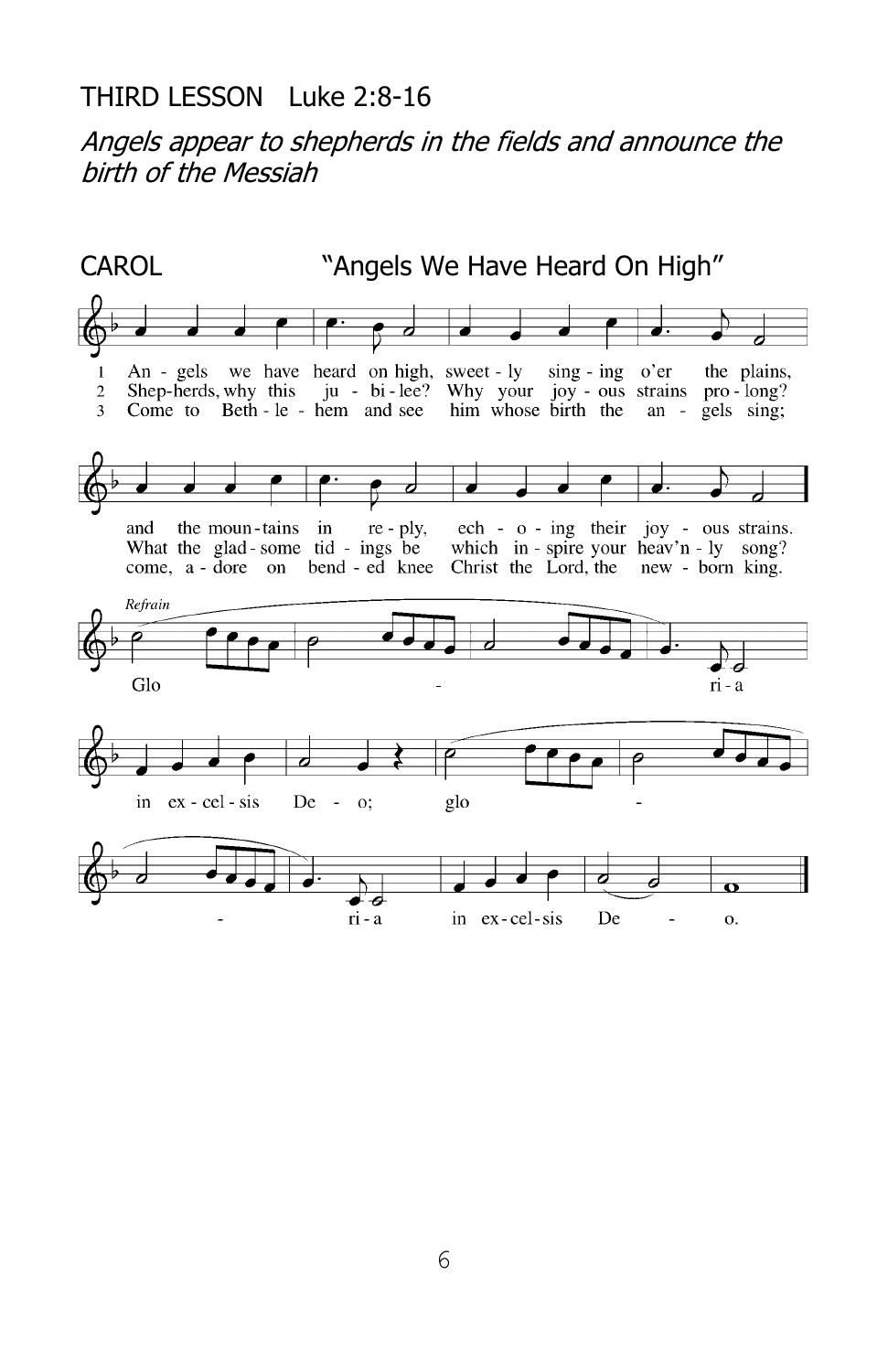### The Word of God becomes flesh and lives among us, full of grace and truth

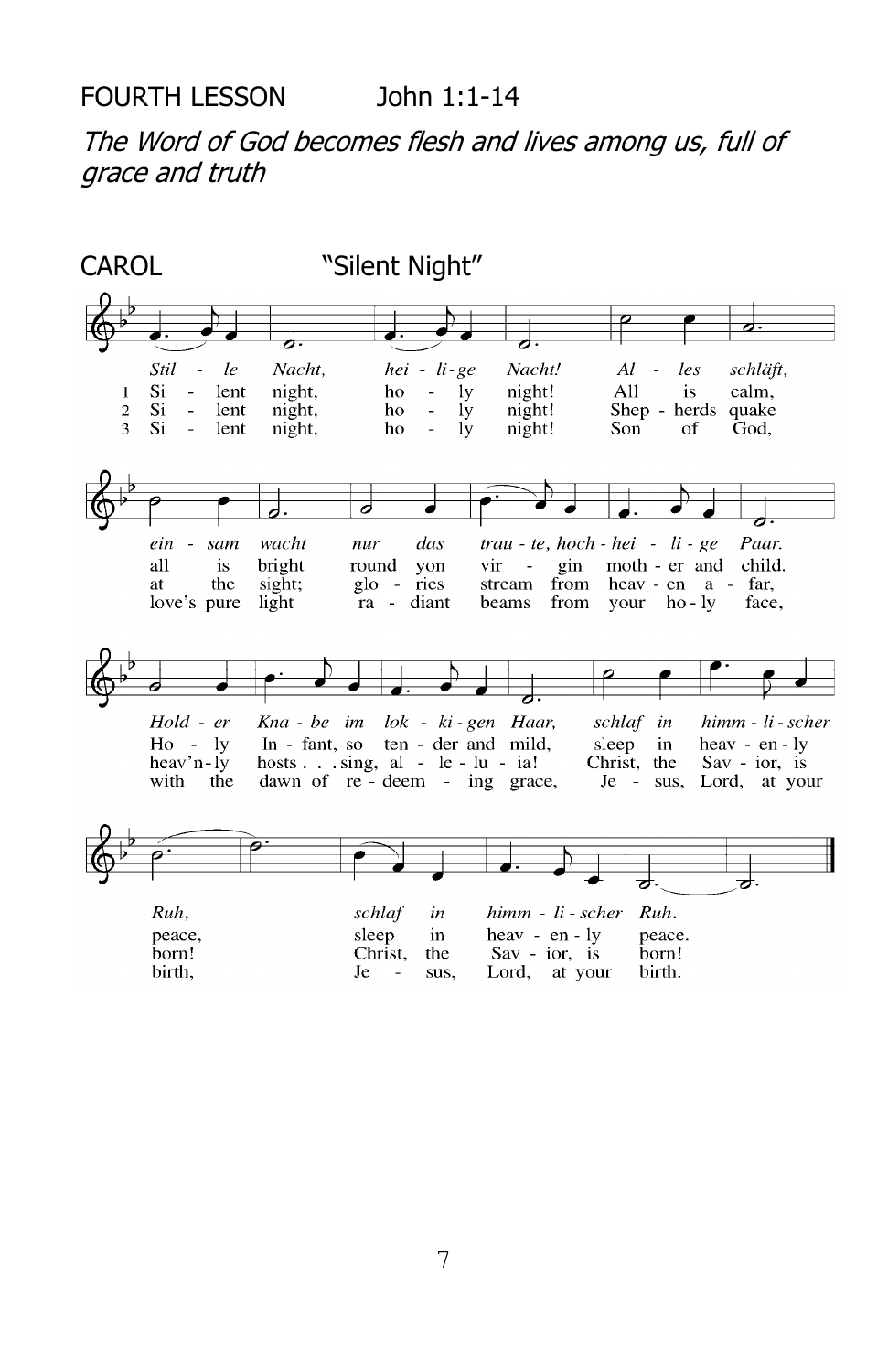## \*PRAYERS

Joining our voices with the heavenly host and Christians throughout time and space, let us pray for the church, the world, and all in need.

# A brief silence.

You come to us in gatherings of your church across the globe. Unite us with those who celebrate your birth even when they are weighed down by grief, loss, poverty, hunger, or injustice. Merciful God,

### **receive our prayer.**

You come to us in the diverse splendor of the universe. Grant us the humility to trust our place in the network of creation, that we live in service to you and the natural world. Merciful God,

### **receive our prayer.**

You come to us through relationships of many kinds: families, friendships, communities, and nations. Guide us in these relationships, that we recognize the Christ child in one another and show your love to those most vulnerable. Merciful God,

### **receive our prayer.**

You come to us through people whom the world forgets. Poor shepherds and an imprisoned Paul announced your good news. Send your Spirit to all who are imprisoned, struggling with addiction, unwell, or in any need this day. Merciful God,

### **receive our prayer.**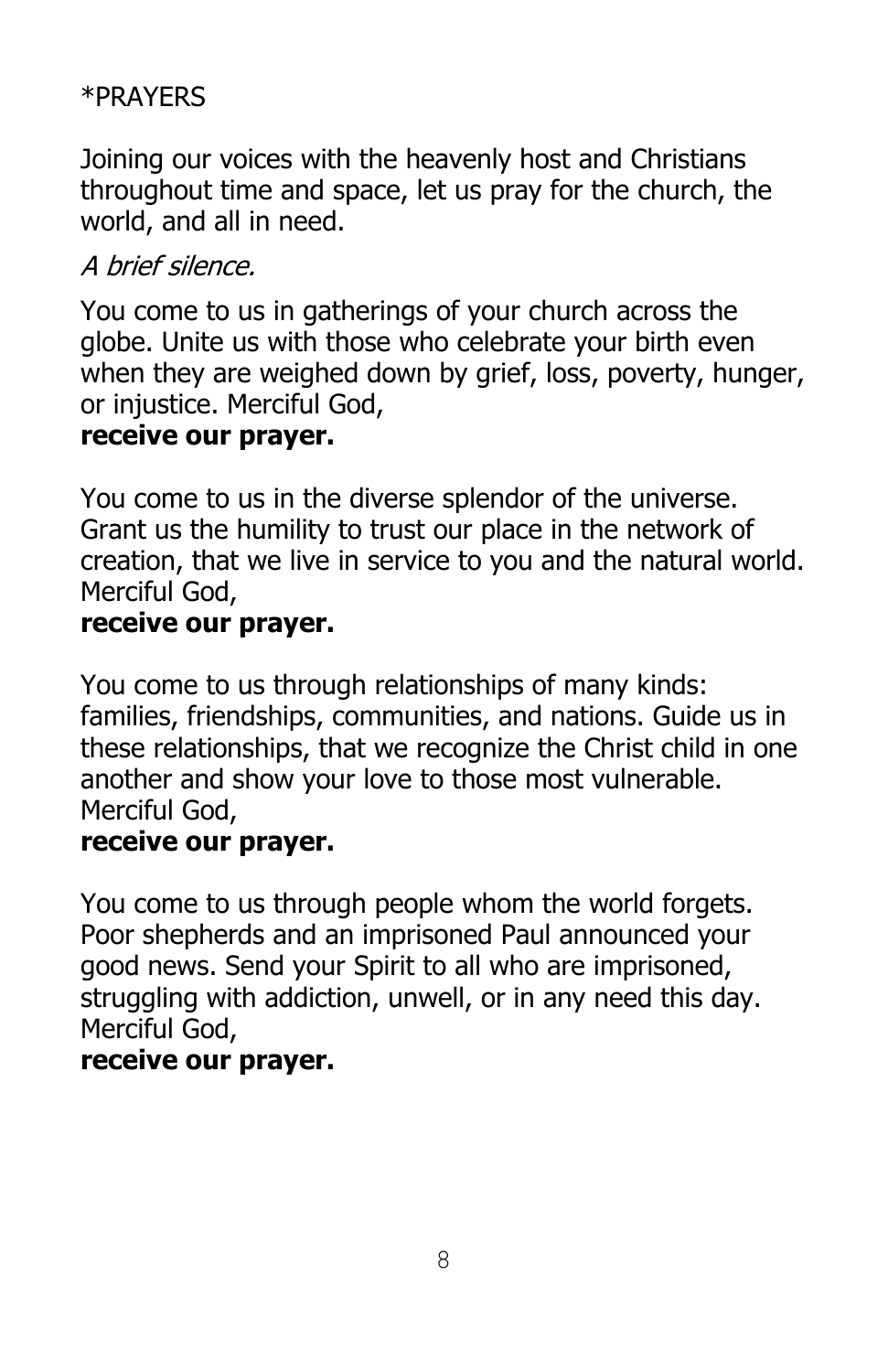You come to us in acts of justice and forgiveness. Open our hearts to forgive one another, without permitting injustice. Supply us with the wisdom to be clothed with love, binding all things together in perfect harmony. Merciful God, **receive our prayer.**

You come to us through those who have died yet live with you forever. We give thanks for Stephen, deacon and martyr, who gave his life to tell the story of your love. Merciful God,

### **receive our prayer.**

Rejoicing in your Word made flesh among us, we commend these prayers to you, confident of your grace and love made known to us in Jesus Christ, our Savior.

### **Amen.**

### \*LORD'S PRAYER

**Our Father, who art in heaven, hallowed be thy name, thy kingdom come, thy will be done, on earth as it is in heaven. Give us this day our daily bread; and forgive us our trespasses, as we forgive those who trespass against us; and lead us not into temptation, but deliver us from evil. For thine is the kingdom, and the power, and the glory, forever and ever. Amen.**